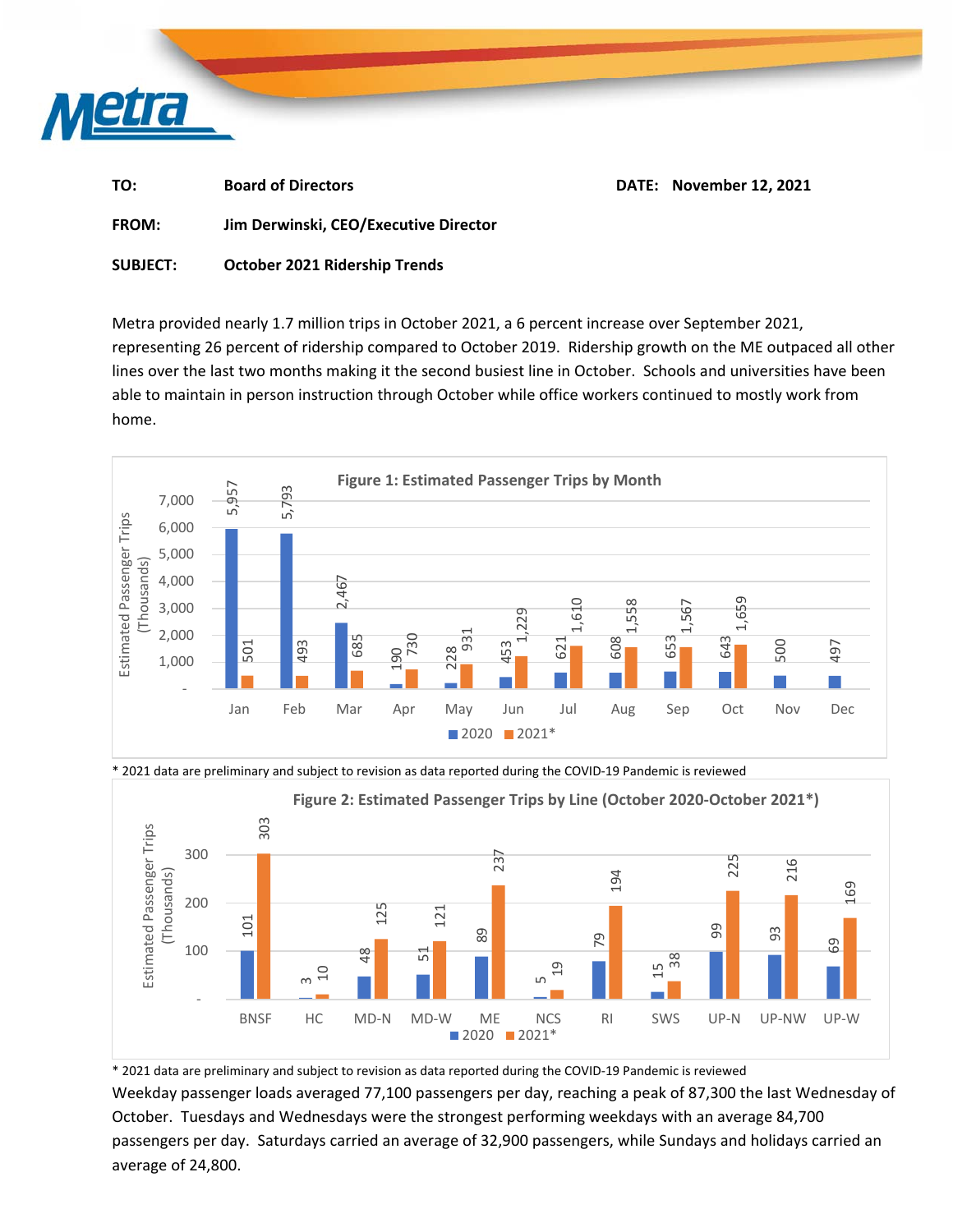There were no schedule changes in October.

Metra operated additional service for several special events in October. The BNSF, ME, MD‐N, UP‐N and UP‐W lines had extra service for the Bank of America Chicago Marathon on Sunday, October 10. The Rock Island also had an extra train on October 10 for Game Three of the American League playoffs between the Chicago White Sox and Houston Astros. Extra service on the ME for Bears home games on Sundays continued on October 3, 17, and 31.



\*July 26‐30 average includes extra service on July 29‐30 for the Thursday and Friday of Lollapalooza.

Sales of the \$10 All Day Pass continued in October. The Fair Transit South Cook Pilot program continued in October, offering reduced fares on the Metra Electric and Rock Island lines. The Family Fare policy was active in October on weekends.

Compared to October 2019, a significant share of ridership has shifted from the Monthly Pass to the 10‐Ride Ticket, One‐Way Ticket, \$10 All Day Pass, and Round Trip Plus Pass. The share of riders using the Ventra App grew compared to before the pandemic: 65 percent of riders used the Ventra App in October 2021 compared to 47 percent in October 2019.